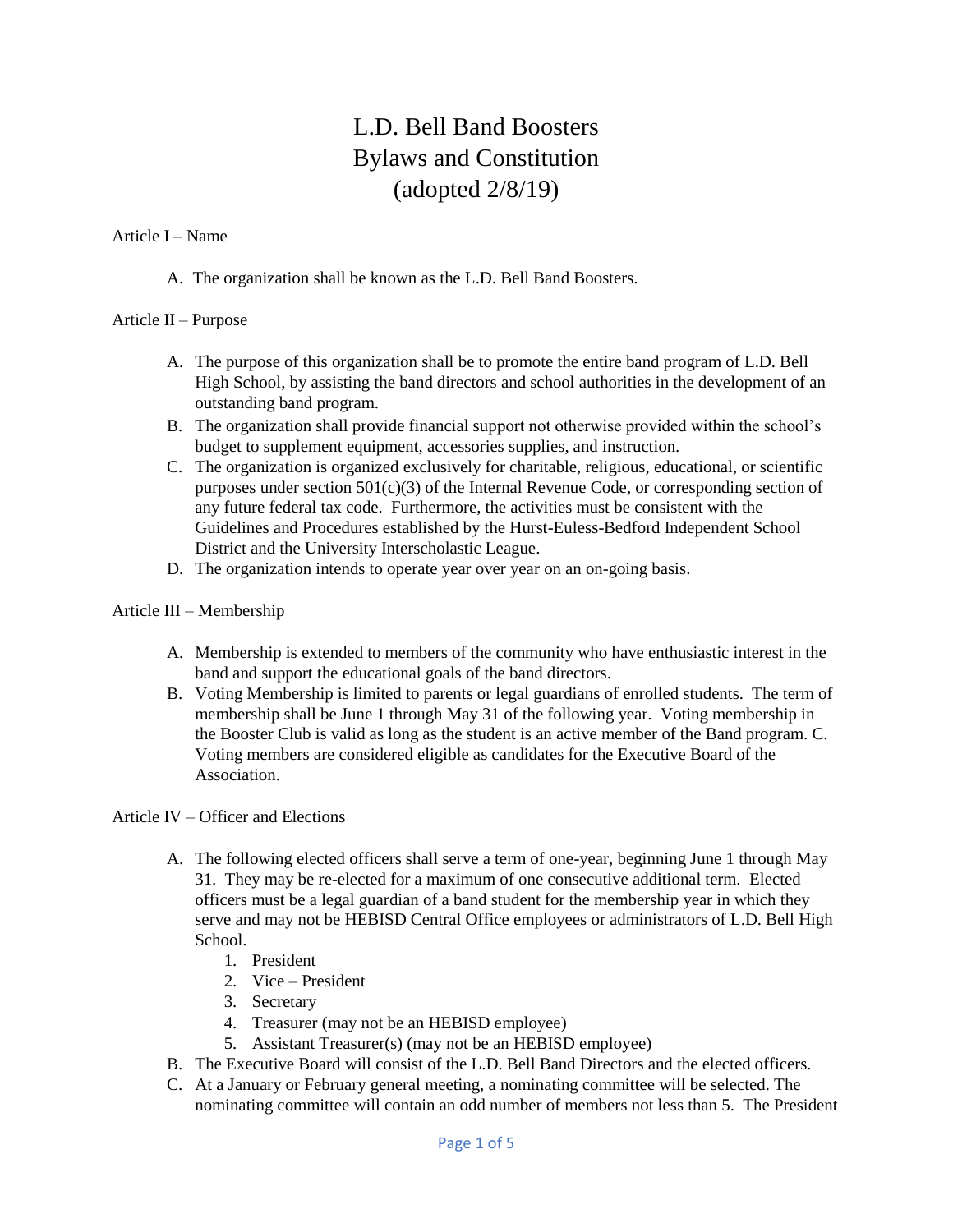may not be an acting member on the Nominating Committee. One director will serve on the committee as a non-voting member. Two alternates may be selected. Members may not serve on the nominating committee if they were members of the nominating committee the prior year. The Nominating Committee will present a slate of officers to be posted on the organization website at least 30 days prior to the election.

- D. Officers will be elected at a general meeting in April or May and will assume Executive Board duties no later than June 1<sup>st</sup>. May will serve as a month of transition for the Executive Board.
- E. In the event an office becomes vacant due to resignation, or in the event the officer's band student leaves the band program, a replacement shall be selected by a majority vote of the Executive Board.
- F. Any elected officer may be removed from office by a recommendation of the Executive Board in agreement with the Band Directors and L.D. Bell High School Administration.

# Article V – Meetings

- A. Regular Meetings of the organization shall be held at least four times annually. The directors in cooperation with the Executive Board shall set the dates of the meetings. Any meeting requiring a vote to be taken by the general membership must have 10-day advance notice of meeting date and time.
- B. Executive Board meetings shall be held once per calendar quarter unless agreed by majority of the Board that there is no business to address. The directors and the President will set the dates of the Executive Board meetings.
- C. Quorum for regular meetings not less then 25 members shall constitute a quorum.
- D. Quorum for an Executive Board Meeting at least one director plus 3 elected officers shall constitute quorum.

#### Article VI – Duties of Officers

- A. President
	- 1. Preside at all meetings of the Executive Board and at the general and special meetings. The President will prepare an agenda that includes all items for discussion for each meeting in cooperation with the Directors. Agendas will be provided to L.D. Bell administration prior to all meetings. The President shall notify Executive Board members of the date and time of the Executive Board meetings and notify the general membership of general and special meetings.
	- 2. Enforce the Bylaws and ensure that all activities of the officers and organization are supporting the L. D. Bell Band program as prescribed by the Head Director.
	- 3. Assist the Directors where needed.
	- 4. Form committees and appoint Chairpersons of committees as needed with the assistance and approval of the Directors.
- B. Vice-President
	- 1. Preside as focal of all individually chaired fundraising committees.
	- 2. Assist the President in all matters as required.
	- 3. In the absence of the President, the Vice-President shall preside at meetings of the organization and the Executive Board.
- C. Secretary
	- 1. Record the minutes of all Executive Board and general membership meetings.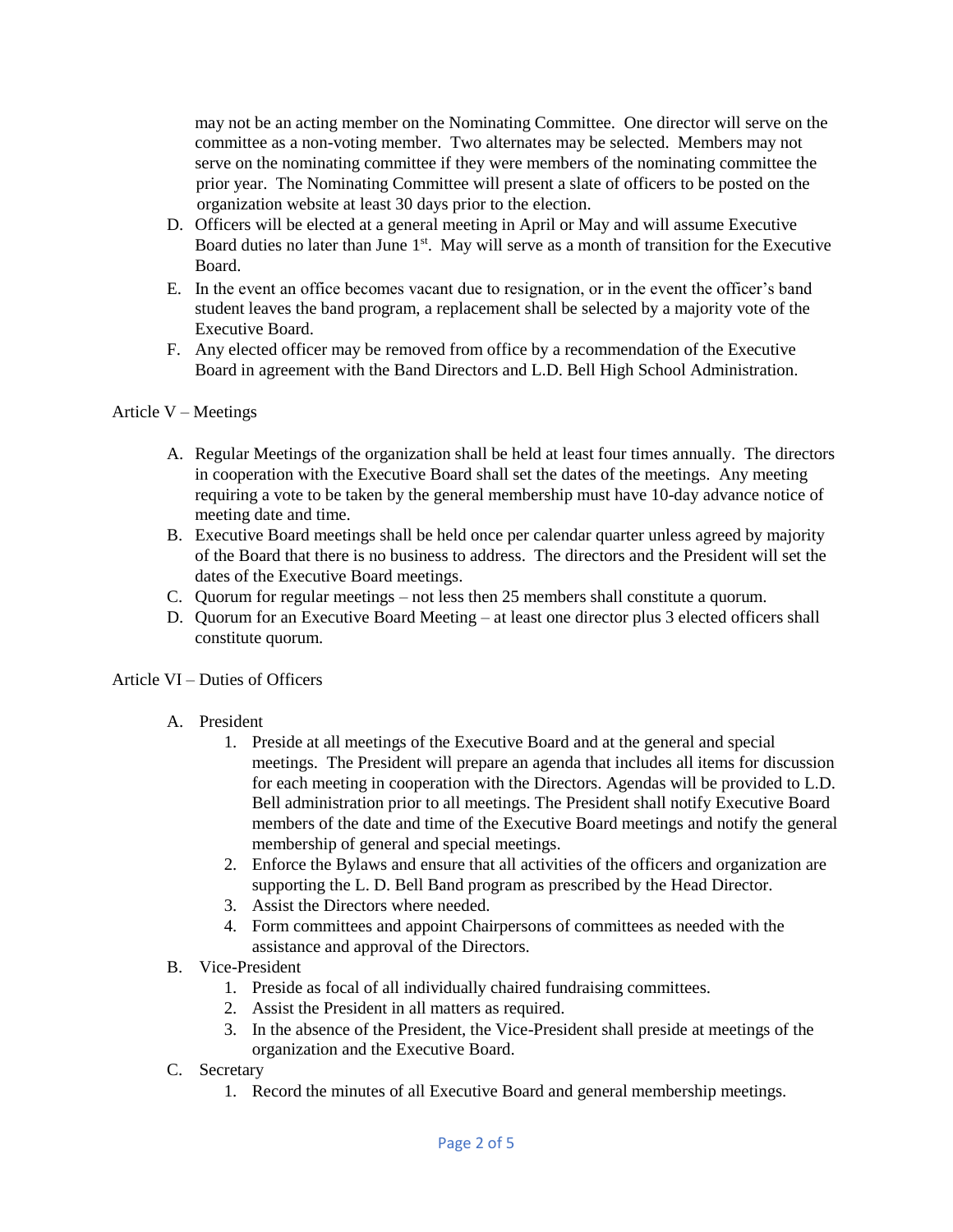- 2. Keep an accurate record of attendance at Executive Board meetings.
- 3. Be responsible for correspondence.
- 4. Maintain a membership list, which shall not be released to outside interests.
- D. Treasurer
	- 1. Treasurer shall maintain an accurate and permanent record of all receipts and disbursements of the organization in accordance with the Guidelines and Procedures for Booster Clubs as detailed by the Hurst-Euless-Bedford ISD. The following guidelines will be followed:
		- a. Checking account(s) should be established with three authorized signatures: Treasurer, President and one other elected officer (Directors and HEBISD employees may not be signers on any account).
		- b. Two authorized persons should sign all checks. Checks reimbursing an officer may not be signed by that officer.
		- c. Checks are never signed with a blank payee.
		- d. All expenditures are to be made by check, never cash.
		- e. Where the organization is not billed directly, there must be a completed check request documenting expenditure amount and type submitted with receipts to receive reimbursement.
		- f. All collected monies should be deposited as soon as practical usually within 48 hours.
		- g. All monies should be initially collected and counted by two persons other than the treasurer. The counters and the Treasurer should sign a deposit form, which is kept as part of the Treasurer's annual records.
		- h. Bank Statements should be mailed to a Post Office Box maintained by the organization so that they can be reviewed prior to being given to the Treasurer. Bank Statements are to be reconciled monthly.
		- i. Treasurer reports will be given at each meeting detailing expenditures and receipts.
- E. Assistant Treasurer (s)
	- 1. Assistant Treasurer is responsible for assisting Treasurer however needed with implementing accounting procedures.
	- 2. Assistant Treasurer will assist the Treasurer in ensuring all financial accounting procedures comply with district requirements as listed above. F. All Executive Board members are volunteers.

Article VII – Chairpersons and Committees

- A. Ad Hoc committees may be formed as needed by the President with approval of the Directors.
- B. Chairpersons may be appointed as needed by the President with approval of the Directors.
- C. Committee members may be selected by the Chairpersons with assistance and approval by the President and Directors.
- D. Committee Chairpersons and Committee members must be member in good standing of the Booster organization. (See Article III)
- E. An Audit Committee will be selected prior to fiscal year-end (June 30) comprised of at least 3 persons to review all books and records of the organization within 45 days of year-end (August 14). Persons with signature authority, persons who have collected money within the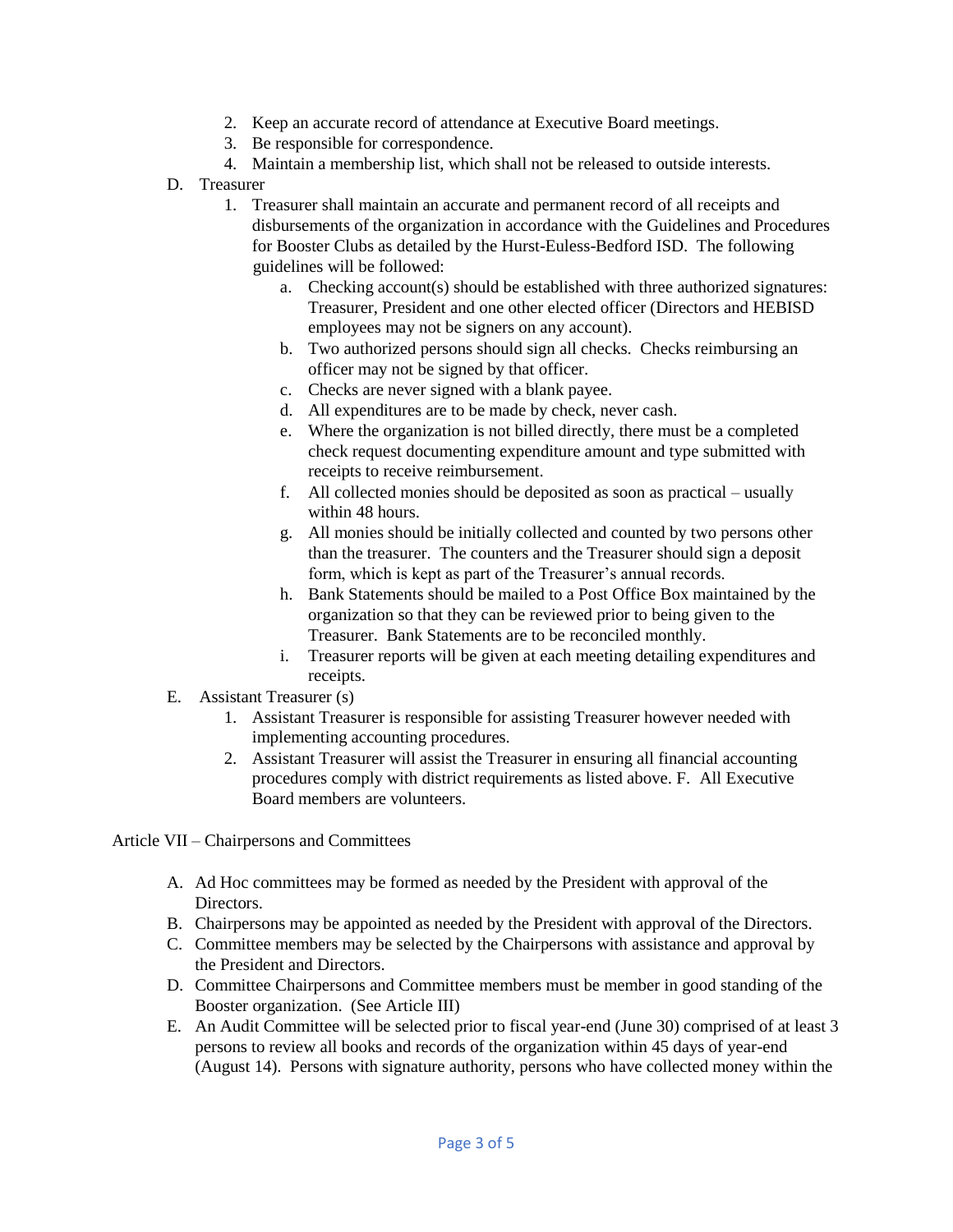last year, and persons who served on the audit committee the previous year are ineligible to serve on the audit committee.

F. A standing finance committee, consisting of the Treasurer and Assistant Treasurer(s), will be charged with instituting financial accounting procedures as required by the District guidelines to ensure accountability in such matters.

Article VIII – Financial Policies and Procedures

- A. The fiscal year of the organization shall begin on the  $1<sup>st</sup>$  day of July and end on the  $30<sup>th</sup>$  day of June.
- B. The Treasurer's records will include all items as required by the District's Guidelines and Procedures.
- C. Financial records will be reviewed by an independent accountant or CPA on an annual basis.
- D. Prior to the end of the current fiscal year, an operating budget shall be developed by the Executive Board for the upcoming year.
- E. All fundraising activities must receive Director and Administrative approval.
- F. Financial reports will be filed with the District's Business Office twice per year. If deemed appropriate, the District's Business Office may conduct inquiries or compliance audits of the financial records and/or programs of the organization.

## Article IX – Dissolution

- A. The organization may only exist with approval from the Directors and Principal. The organization may be terminated at the discretion of the Head Band Director in agreement with the Principal and/or the HEBISD Director of Visual Performing Arts.
- B. Upon the dissolution of the organization, all assets shall be distributed to the Hurst-EulessBedford Independent School District, specifically the L.D. Bell Band activity fund, provided it is exempt under section  $501(c)(3)$  of the Internal Revenue Code, or corresponding section of any future tax code, at the time of dissolution. If the Hurst-Euless-Bedford Independent School District is not exempt at the time of dissolution, the assets will be distributed to one or more organizations exempt under section 501(c)(3) of the Internal Revenue Code, or corresponding section of any future tax code.

# Article XI – Other

- A. Bylaws of the organization may be amended by 2/3 majority vote of the members present at a regular meeting. Bylaw amendments must be read to the members at a previous meeting or posted on the website 30 days prior to the vote.
- B. No part of the activities of the organization shall consist of participating in or intervening in any political campaign of a candidate for political office.